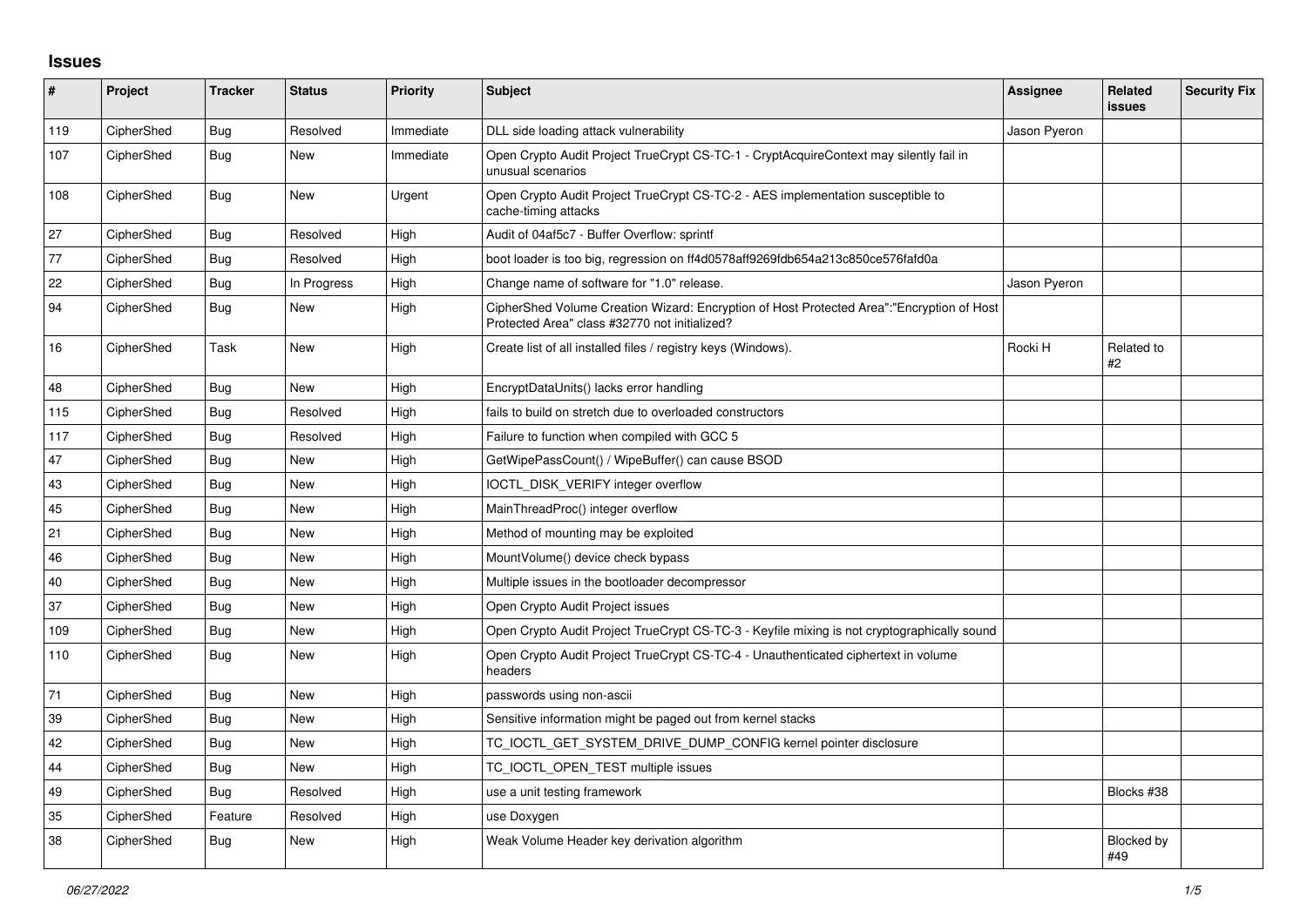| #            | Project    | <b>Tracker</b> | <b>Status</b> | <b>Priority</b> | <b>Subject</b>                                                       | <b>Assignee</b>             | Related<br>issues | <b>Security Fix</b> |
|--------------|------------|----------------|---------------|-----------------|----------------------------------------------------------------------|-----------------------------|-------------------|---------------------|
| 41           | CipherShed | <b>Bug</b>     | New           | High            | Windows kernel driver uses memset() to clear sensitive data          |                             |                   |                     |
| 63           | CipherShed | Bug            | New           | Normal          | 64 bit gui on 64 bit systems                                         |                             | Related to<br>#65 |                     |
| 82           | CipherShed | Feature        | New           | Normal          | add sparse file detection to non-windows versions                    |                             |                   |                     |
| 24           | CipherShed | Task           | <b>New</b>    | Normal          | Add Windows 8 / Server 2012                                          | Rocki H                     |                   |                     |
| 62           | CipherShed | Feature        | <b>New</b>    | Normal          | Administrative Configuration for Enterprise IT                       |                             |                   |                     |
| 92           | CipherShed | Feature        | New           | Normal          | allow change of cipher/key on encrypted container without decrypting |                             |                   |                     |
| 30           | CipherShed | <b>Bug</b>     | Resolved      | Normal          | Allowed character description is wrong                               |                             | Related to<br>#31 |                     |
| 28           | CipherShed | Bug            | Resolved      | Normal          | Audit of 04af5c7 - Buffer Overflow: strcat                           |                             |                   |                     |
| 29           | CipherShed | Bug            | Resolved      | Normal          | Audit of 04af5c7 - Buffer Overflow: strcpy                           | Jason Pyeron                |                   |                     |
| 101          | CipherShed | <b>Bug</b>     | Resolved      | Normal          | boot loader password prompt takes 100% cpu in VM                     |                             |                   |                     |
| 25           | CipherShed | Task           | New           | Normal          | Broken applinks                                                      |                             | Related to<br>#14 |                     |
| 90           | CipherShed | Feature        | New           | Normal          | cipher setting preference file                                       |                             |                   |                     |
| 116          | CipherShed | <b>Bug</b>     | New           | Normal          | create an option for private/global volume mounting                  |                             |                   |                     |
| 9            | CipherShed | Task           | New           | Normal          | Create check-list of features to be tested                           | Pier-Luc Caron<br>St-Pierre |                   |                     |
| 17           | CipherShed | Task           | <b>New</b>    | Normal          | Create debian packaging                                              |                             |                   |                     |
| 20           | CipherShed | Task           | <b>New</b>    | Normal          | Create dmg for os x                                                  |                             |                   |                     |
| 15           | CipherShed | Task           | New           | Normal          | Create Gnu Info page                                                 | Eugene Wang                 | Related to<br>#12 |                     |
| 19           | CipherShed | Task           | New           | Normal          | Create pkgbuild for arch                                             |                             |                   |                     |
| 18           | CipherShed | Task           | <b>New</b>    | Normal          | Create rpm packaging                                                 |                             |                   |                     |
| 81           | CipherShed | Feature        | <b>New</b>    | Normal          | Decrypt System drive via commandline                                 |                             |                   |                     |
| 83           | CipherShed | <b>Bug</b>     | New           | Normal          | deduplicate file names                                               |                             |                   |                     |
| $\mathbf{1}$ | CipherShed | Task           | <b>New</b>    | Normal          | Detailed review of Windows constant strings                          | Paweł<br>Zegartowski        | Related to<br>#2  |                     |
| 85           | CipherShed | <b>Bug</b>     | New           | Normal          | Digcode.c is 9917 lines long, split it up                            |                             |                   |                     |
| 60           | CipherShed | Feature        | New           | Normal          | Enhanced UX - shell extension for container management               |                             | Related to<br>#34 |                     |
| 3            | CipherShed | Task           | New           | Normal          | Finish initial bitmaps and icons                                     |                             |                   |                     |
| 14           | CipherShed | <b>Bug</b>     | New           | Normal          | Fixes urls in ui (/applink? links)                                   |                             | Related to<br>#25 |                     |
| 8            | CipherShed | Task           | New           | Normal          | Get graphics artist to work on artwork, icons                        |                             |                   |                     |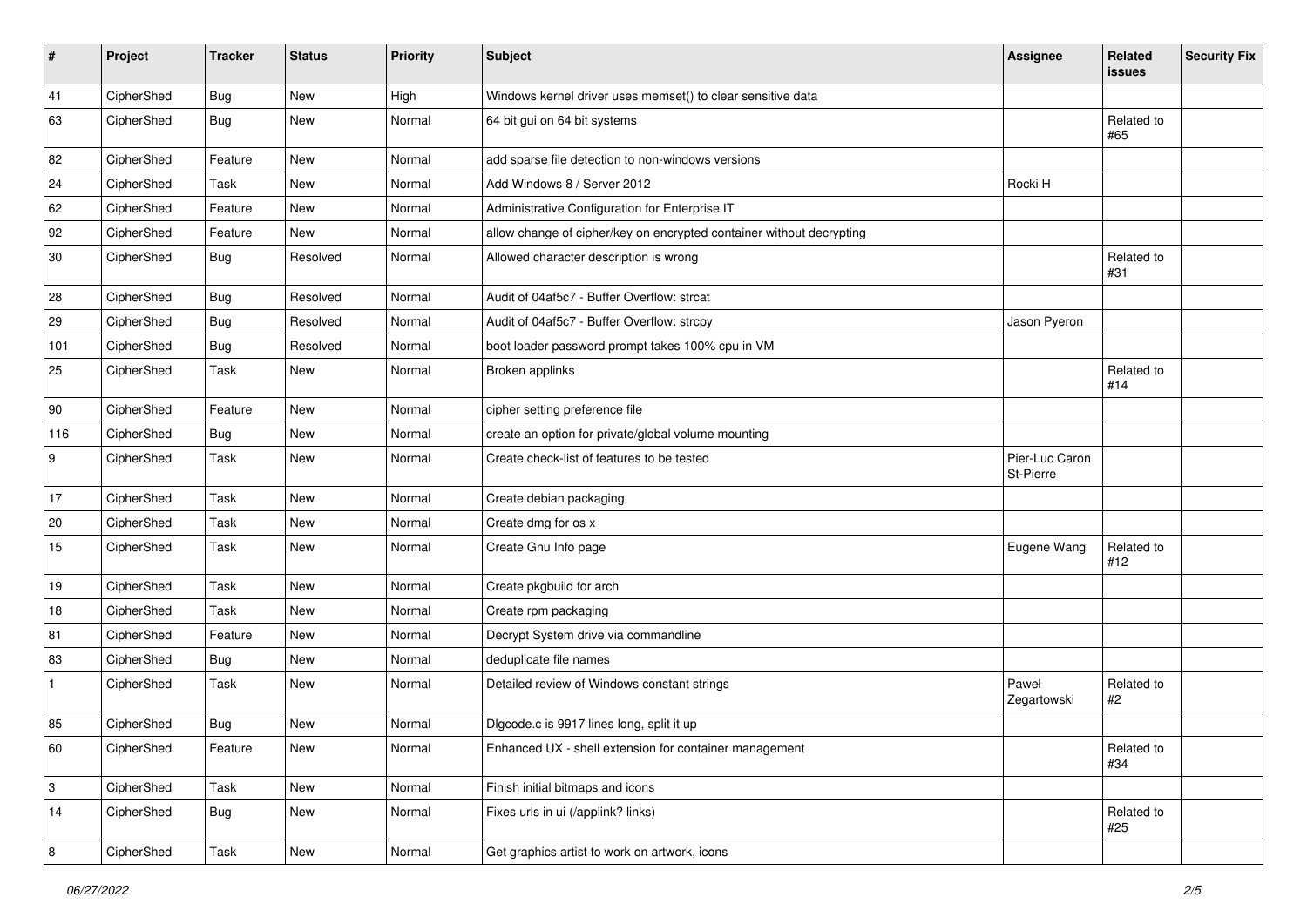| $\sharp$       | Project    | <b>Tracker</b> | <b>Status</b> | <b>Priority</b> | <b>Subject</b>                                                                 | Assignee        | Related<br>issues | <b>Security Fix</b> |
|----------------|------------|----------------|---------------|-----------------|--------------------------------------------------------------------------------|-----------------|-------------------|---------------------|
| $\overline{4}$ | CipherShed | Task           | <b>New</b>    | Normal          | Get Windows executable signing key                                             | <b>Bill Cox</b> |                   |                     |
| 51             | CipherShed | <b>Bug</b>     | In Progress   | Normal          | <b>GUID Partition Table (GPT)</b>                                              | Jason Pyeron    | Related to<br>#55 |                     |
| 74             | CipherShed | <b>Bug</b>     | <b>New</b>    | Normal          | Hardcoded Build date in Help->About window                                     |                 |                   |                     |
| 96             | CipherShed | Feature        | New           | Normal          | installer to incorporate a post-installation quick-start wizard                |                 |                   |                     |
| 124            | CipherShed | Feature        | <b>New</b>    | Normal          | investigate switch to FUDforum from phpBB                                      |                 |                   |                     |
| 26             | CipherShed | <b>Bug</b>     | New           | Normal          | Large External Drive Support on Mac (>512byte sector size)                     |                 |                   |                     |
| 5              | CipherShed | Task           | <b>New</b>    | Normal          | Linux build, installer, VM                                                     | Kyle Marek      | Related to<br>#50 |                     |
| 50             | CipherShed | Feature        | New           | Normal          | Linux FDE                                                                      |                 | Related to<br>#5  |                     |
| 13             | CipherShed | Task           | <b>New</b>    | Normal          | List of all version numbers                                                    | Rocki H         | Related to<br>#2  |                     |
| 123            | CipherShed | <b>Bug</b>     | New           | Normal          | losetup anomaly with OpenSUSE 13.1                                             |                 |                   |                     |
| $\overline{7}$ | CipherShed | Task           | <b>New</b>    | Normal          | Mac build, installer, VM                                                       | Jason Pyeron    |                   |                     |
| 86             | CipherShed | Bug            | Resolved      | Normal          | Make ciphershed window titlebars different                                     |                 |                   |                     |
| 125            | CipherShed | <b>Bug</b>     | Resolved      | Normal          | Makefile for bootloader fails on case sensitive filesystem                     |                 |                   |                     |
| 76             | CipherShed | <b>Bug</b>     | <b>New</b>    | Normal          | MakeSelfExtractingPackage used in CI cannot have dialog boxes                  |                 |                   |                     |
| 61             | CipherShed | Feature        | New           | Normal          | optionally support TPM                                                         |                 |                   |                     |
| 95             | CipherShed | <b>Bug</b>     | <b>New</b>    | Normal          | Platform/SystemException.h and Common/Exception.h define the same class/struct |                 |                   |                     |
| 67             | CipherShed | Feature        | New           | Normal          | print a backup                                                                 |                 |                   |                     |
| 66             | CipherShed | Feature        | <b>New</b>    | Normal          | provide robust API for usermode interaction with kernel driver                 |                 |                   |                     |
| 65             | CipherShed | Feature        | <b>New</b>    | Normal          | pure 64 bit version for windows                                                |                 | Related to<br>#63 |                     |
| 114            | CipherShed | Task           | <b>New</b>    | Normal          | Real, unified makefiles                                                        | Kyle Marek      |                   |                     |
| 127            | CipherShed | <b>Bug</b>     | Resolved      | Normal          | remove #if 0 code                                                              | Jason Pyeron    |                   |                     |
| 113            | CipherShed | <b>Bug</b>     | Resolved      | Normal          | remove the donate screen from the installer                                    |                 |                   |                     |
| 64             | CipherShed | Task           | <b>New</b>    | Normal          | Rewrite or remove LongReverse in Common/Dlgcode.c                              |                 |                   |                     |
| 57             | CipherShed | Feature        | <b>New</b>    | Normal          | Skein support                                                                  |                 |                   |                     |
| 88             | CipherShed | <b>Bug</b>     | <b>New</b>    | Normal          | smart card support for containers                                              |                 |                   |                     |
| 97             | CipherShed | Feature        | <b>New</b>    | Normal          | Suggestion 1 - Do not use unknown terminology                                  | Niklas Lemcke   |                   |                     |
| 98             | CipherShed | Feature        | New           | Normal          | Suggestion 2 - Do not misuse native UI controls                                | Niklas Lemcke   |                   |                     |
| 99             | CipherShed | Feature        | <b>New</b>    | Normal          | Suggestion 3-Separate required and optional input parameters                   |                 |                   |                     |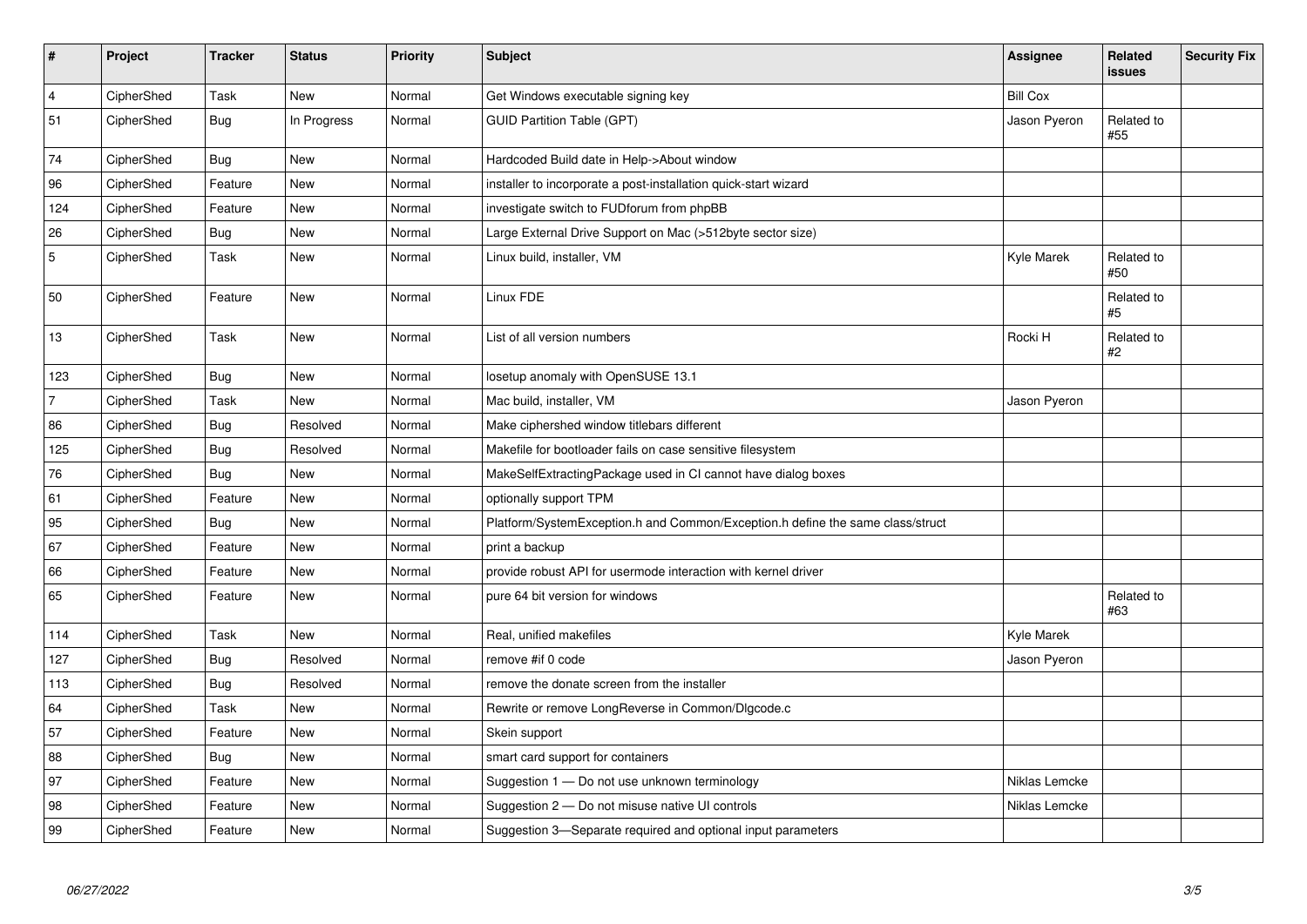| #                | Project    | <b>Tracker</b> | <b>Status</b> | <b>Priority</b> | <b>Subject</b>                                                                                           | <b>Assignee</b> | <b>Related</b><br><b>issues</b>                           | <b>Security Fix</b> |
|------------------|------------|----------------|---------------|-----------------|----------------------------------------------------------------------------------------------------------|-----------------|-----------------------------------------------------------|---------------------|
| 100              | CipherShed | Feature        | New           | Normal          | Suggestion 4-Display the consequences of an action immediately (Immediacy of<br>consequences)            |                 |                                                           |                     |
| 121              | CipherShed | Feature        | New           | Normal          | Support "not" burning CD on encrypting disk operation                                                    |                 | Related to<br>#68                                         |                     |
| 93               | CipherShed | Feature        | New           | Normal          | support "quick" encrypt for new media (especially flash/SSD)                                             |                 |                                                           |                     |
| 102              | CipherShed | Feature        | New           | Normal          | support for serial console in bootloader                                                                 |                 |                                                           |                     |
| 122              | CipherShed | Feature        | New           | Normal          | support key escrow                                                                                       |                 | Related to<br>#68                                         |                     |
| 36               | CipherShed | Feature        | New           | Normal          | support multiple actors to open an encrypted volume                                                      |                 |                                                           |                     |
| 89               | CipherShed | Feature        | New           | Normal          | Support the Common Criteria Collaborative Protection Profile for Full Disk Encryption                    |                 |                                                           |                     |
| 72               | CipherShed | <b>Bug</b>     | New           | Normal          | The installation fails, but a message (from windows?) says it succeeds and asks if you want<br>to reboot |                 |                                                           |                     |
| 31               | CipherShed | <b>Bug</b>     | New           | Normal          | there is duplicate code for password character checking                                                  | Jason Pyeron    | Related to<br>#30                                         |                     |
| 70               | CipherShed | Feature        | New           | Normal          | track git info in build                                                                                  |                 |                                                           |                     |
| 73               | CipherShed | <b>Bug</b>     | New           | Normal          | Truecrypt icon showing in taskbar                                                                        |                 |                                                           |                     |
| 32               | CipherShed | Feature        | New           | Normal          | truecrypt.ch ideas thread                                                                                |                 |                                                           |                     |
| 111              | CipherShed | <b>Bug</b>     | New           | Normal          | ui does not show free drives below c: e.g. A: or B:                                                      | Niklas Lemcke   |                                                           |                     |
| 55               | CipherShed | Bug            | In Progress   | Normal          | Unified Extensible Firmware Interface (UEFI)                                                             | Jason Pyeron    | Related to<br>#51                                         |                     |
| 112              | CipherShed | <b>Bug</b>     | Resolved      | Normal          | uninstall on windows does not list version info                                                          |                 |                                                           |                     |
| 78               | CipherShed | <b>Bug</b>     | New           | Normal          | update the ciphershed.org website, automatically                                                         |                 |                                                           |                     |
| $\boldsymbol{2}$ | CipherShed | Task           | New           | Normal          | Upgrade installer to uninstall TrueCrypt                                                                 |                 | Related to<br>#1, Related<br>to #13,<br>Related to<br>#16 |                     |
| 118              | CipherShed | <b>Bug</b>     | <b>New</b>    | Normal          | upgrading truecrpyt fails if truecrypt is pinned to the taskbar                                          |                 |                                                           |                     |
| 91               | CipherShed | Feature        | New           | Normal          | use linked libraries in kernel driver to isolate logical units and later support plugins                 |                 |                                                           |                     |
| 126              | CipherShed | Bug            | Resolved      | Normal          | VS launcher breaks if using multiple VS and the default is not the one for CS                            |                 |                                                           |                     |
| 84               | CipherShed | Bug            | New           | Normal          | wcsncpy is subject to buffer overflow                                                                    |                 |                                                           |                     |
| 23               | CipherShed | <b>Bug</b>     | New           | Normal          | Windows 8 / 8.1 Fast Startup                                                                             | Rocki H         |                                                           |                     |
| $\,6\,$          | CipherShed | Task           | New           | Normal          | Windows build, installer, VM                                                                             | <b>Bill Cox</b> |                                                           |                     |
| 33               | CipherShed | Feature        | New           | Normal          | windows comamnd line volume creation                                                                     |                 |                                                           |                     |
| 34               | CipherShed | Feature        | New           | Normal          | windows mount point support                                                                              |                 | Related to<br>#60                                         |                     |